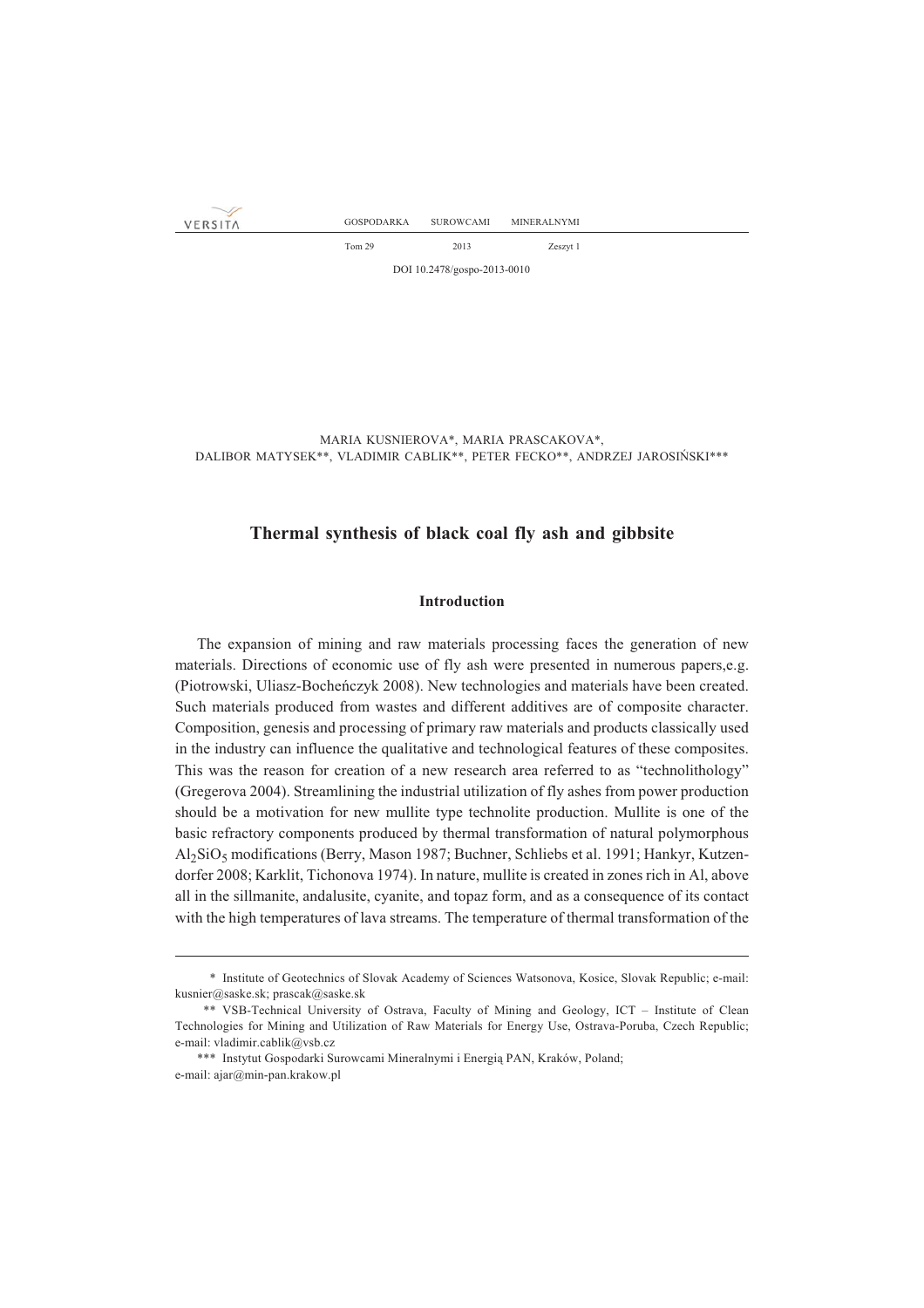aforementioned alumosilicates in mullite is around 1300°C (Berry, Maqson 1987). Also, other alumosilicates should be transformed into mullite, e.g. talc (Buchner, Schliebs et al. 1991; Dana, Das 2004; Karklit, Tichonova 1974; Kusnierova, Szabova 1976), but only in appropriate stoichiometric ratio of Al and Si of 3:2 (Hankyr Kutzendorfer 2008; Jung, Park et al. 2001).

### **1. Materials and methods**

In experimental part of this study, fly ash from the heating plant Košice was used without pretreatment. The chemical composition is shown in the Table 1.

TABLE 1

Chemical composition of examined fly ash

TABELA 1

Skład chemiczny badanych lotnych pyłów

| Annealing lost<br>$\frac{(0)}{0}$ | SiO <sub>2</sub><br>(0/0) | $\binom{0}{0}$ | $\vert$ Al <sub>2</sub> O <sub>3</sub> $\vert$ Fe <sub>2</sub> O <sub>3</sub> $\vert$<br>$(\%)$ | CaO<br>(0/0) | TiO <sub>2</sub><br>$(\%)$ | $(\%)$ | $MgO$   Na <sub>2</sub> O  <br>(%) | $K_2O$<br>$\frac{(0)}{0}$ | $P_2O_5$<br>$\frac{(0)}{0}$ | $5_{\text{total}}$<br>(9/0) | pH |
|-----------------------------------|---------------------------|----------------|-------------------------------------------------------------------------------------------------|--------------|----------------------------|--------|------------------------------------|---------------------------|-----------------------------|-----------------------------|----|
| 15.5                              | 47.10                     | 20.86          | 8.83                                                                                            | 23.80        | 0.76                       | 1.21   | 0.78                               | 2.14                      | 0.35                        | 0.15                        |    |

Based on the XRD analysis of the fly ash sample, the dominant phase in the fly ash were amorphous vitric phases. Other identified minerals were as follows: quartz, cristobalite, anhydrite, feldspar, corundum, magnetite, hematite, and graphite.

The Al additive chosen for this study was pure  $Al(OH)$ <sub>3</sub> with a composition of 65.3% Al<sub>2</sub>O<sub>3</sub> and  $34.7\%$  H<sub>2</sub>O<sub>3</sub>.

The composite mixtures preparation was based on the 3 different mixing ratios of the fly ash and gibbsite (ratio of 2:1, 1.5:1, 1:1). It was assumed there were similar stoichiometric ratios of  $Al_2O_3$  and  $SiO_2$  as in the mullite.

The mixtures of both of the components were consequently homogenized for 10 minutes and mechanically activated for 10, 15, and 30 minutes in a planetary mill.

The prepared, blended products were then thermally treated at 850, 1050, and 1500°C. Analysis of the newly acquired materials indicated the presence of mullite and corundum components that are the basis of refractory materials.

The process of thermal transformation at 850, 1050, and 1500°C was evaluated by XRD analysis. Also added to the process of mullitization was inert, standard-pure ZnO (5% weight) with the aim of quantifying the amorphous components and newly-produced phases in the composite mixtures. The samples were homogenised with this standard by micro- -milling and consequently closed in the glass cuvette. Measurement was provided by a fully automatic diffraction meter URD-6 (Rich Seifert-FPM, Germany) under the following conditions: emission of CoK/Ni rejecter, potential of 40kV, ampere of 35 mA, step mode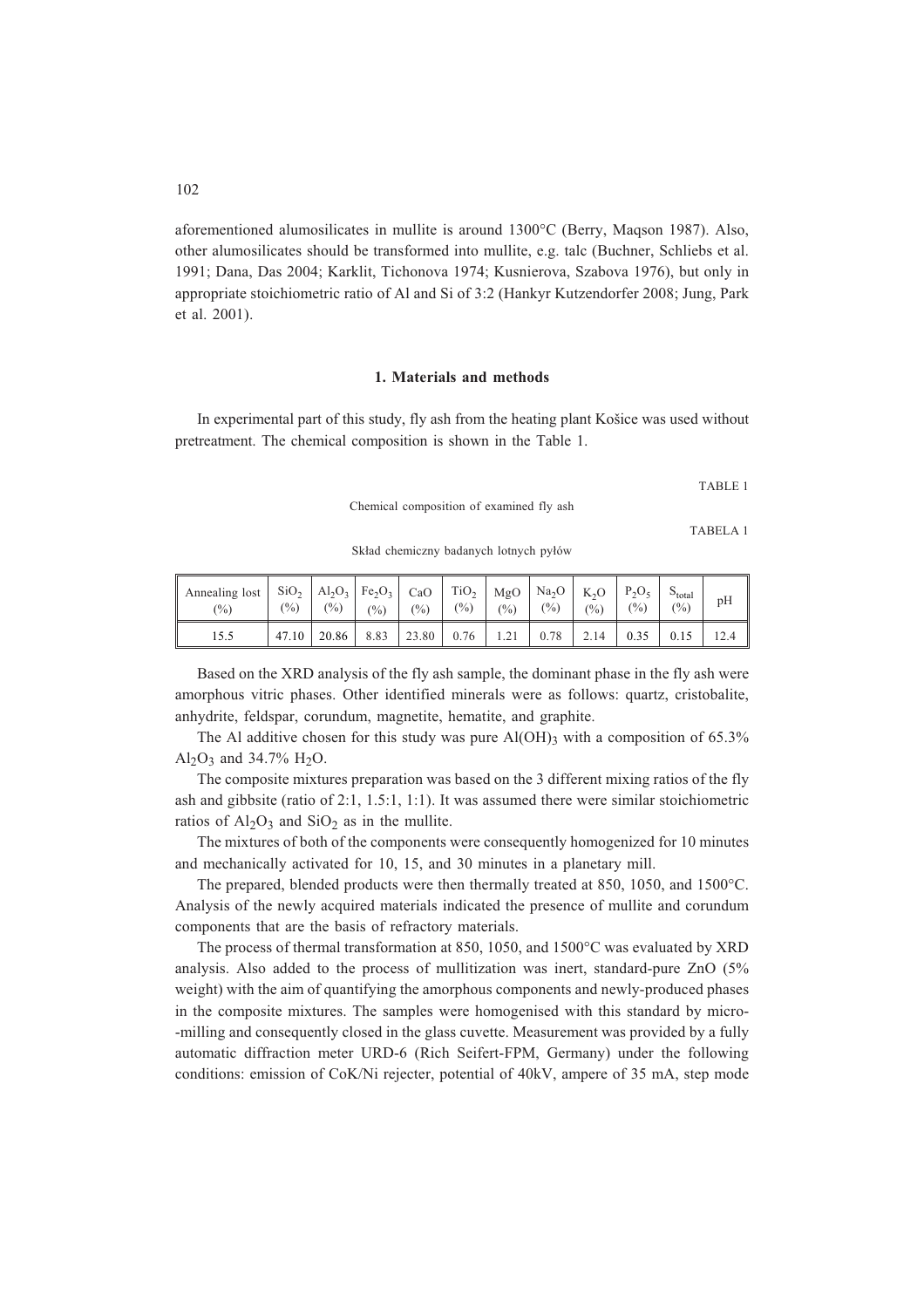0.05° 2theta with the step time of 3 s, and digital processing of the measured data. The measuring and results were evaluated using the software RayfleX (RayfleX ScanX and RayfleX Analyze, 2.289 version).

## **2. Results and discussion**

From the phases composition point of view, the elementary qualitative-quantitative parameters of the prepared composite materials are shown in Tables 2–5. The results of the thermal transformation of basic fly ash components are shown in Table 2. The changing temperature influenced the content of amorphous phases of the fly ash. The mullite contents at 850°C decreased temporarily and the metastabile corundum structures were formed. However, at the next temperature level of 1050°C, the mullite content increased to double the original sample value. The total content of refractory components increased at 1050°C. At higher temperatures, the treated sample was totally melted and devaluated.

TABLE 2

The influence of thermal transformation on the phase's composition of examined fly ash

TABELA 2

| Mixing ratio<br>fly ash:<br>additive | Milling time<br>(min) | Transformation<br>temperature<br>(°C) | Content $(\% )$     |                                  |          |                        |  |
|--------------------------------------|-----------------------|---------------------------------------|---------------------|----------------------------------|----------|------------------------|--|
|                                      |                       |                                       | Amorphous<br>phases | Mullite                          | Corundum | Refractory<br>material |  |
| 1:0                                  | $\theta$              | $\theta$                              | 83.05               | 10.66                            |          | 10.66                  |  |
|                                      |                       | 850                                   | 72.30               | 9.29                             | 2.96     | 12.25                  |  |
|                                      |                       | 1 0 5 0                               | 64.30               | 22.70                            |          | 22.70                  |  |
|                                      |                       | 1 500                                 |                     | Sample was melted and devaluated |          |                        |  |

Wpływ obróbki termicznej na skład fazowy lotnych popiołów

The qualitative-quantitative parameters of fly ash and gibbsite composite mixtures after thermal transformation experiments are shown in Tables 3–5. The influence of temperature, mechanical activation, and mixing ratio was traced in the creation of mullite-corundum phases in newly prepared composites.

Based on the results of this analysis, a comparison presented in Tables 3–5 suggests that a temperature of 850°C in all experiments increased the content of amorphous phases but decreased the content of refractory elements because of gibbsite dehydration. The following temperature rises increased the content of refractory materials: from 5% to 20–35% at a temperature of 1050°C, and to 59–97.5% at 1500°C. In technological terms, these results are sufficient for the refractory materials category, namely:

— Mullite not melted (melted) with the volume of mullite, cristobalite, corundum, and with  $Al_2O_3$  content in the range of 60–85%, and refractoriness up to 1960°C.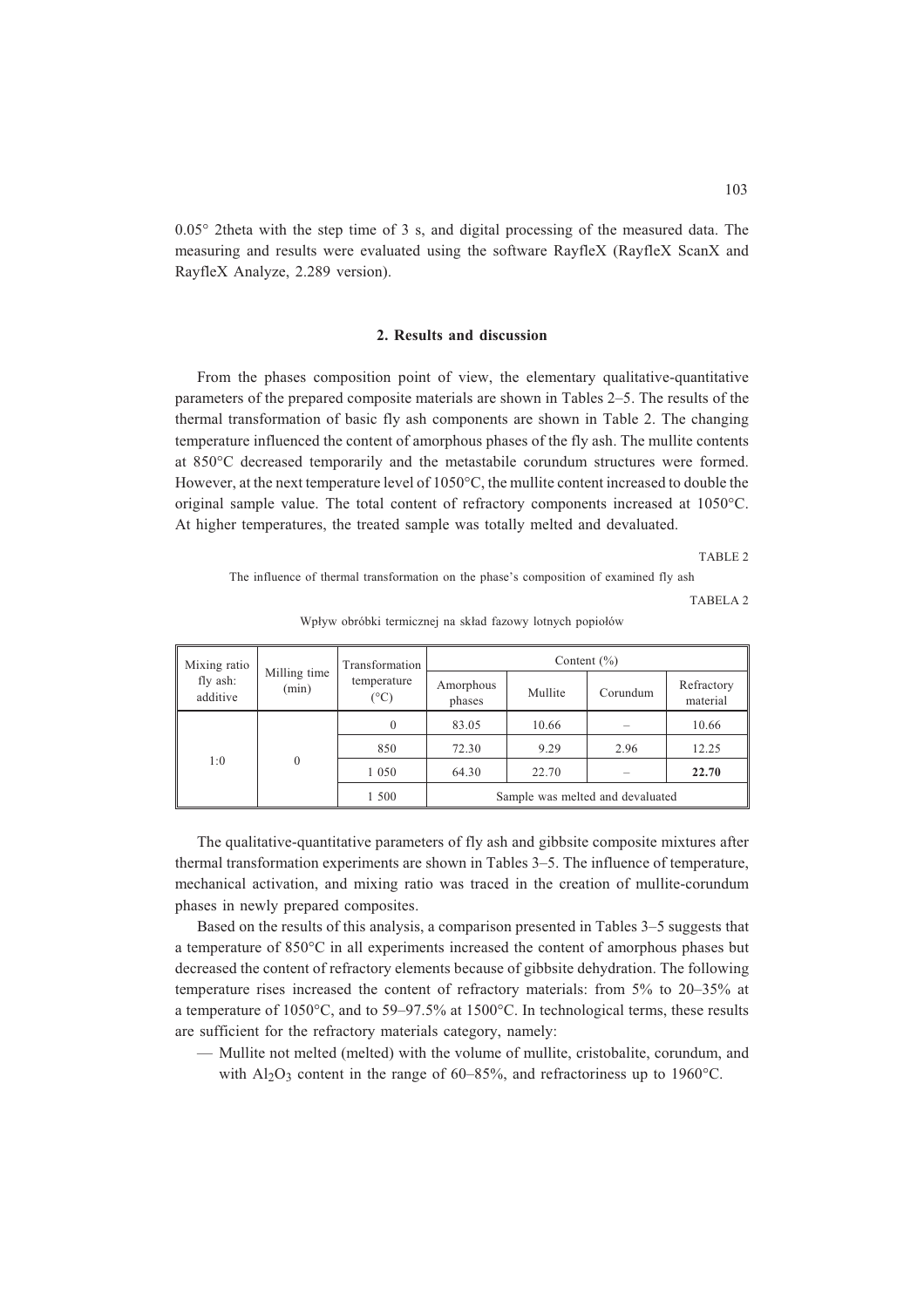TABLE 3

The qualitative-quantitative composition of prepared composites at the mixing ratio of fly ash to gibbsite 2:1 TABELA 3

| Mixing ratio           |                       | Transformation               | Content $(\% )$     |         |          |                     |  |  |
|------------------------|-----------------------|------------------------------|---------------------|---------|----------|---------------------|--|--|
| fly $ash:$<br>gibbsite | Milling time<br>(min) | temperature<br>$(^{\circ}C)$ | Amorphous<br>phases | Mullite | Corundum | Amorphous<br>phases |  |  |
|                        | 10                    | $\mathbf{0}$                 | 50.5                | 6.79    |          | 6.79                |  |  |
| 2:1                    |                       | 850                          | 86.2                | 4.82    | 0.85     | 5.67                |  |  |
|                        |                       | 1 0 5 0                      | 69.2                | 14.54   | 7.45     | 21.99               |  |  |
|                        |                       | 1 500                        | 39.8                | 56.8    | 2.35     | 59.15               |  |  |
|                        | 15                    | $\mathbf{0}$                 | 39.4                | 4.61    | 1.72     | 6.33                |  |  |
|                        |                       | 850                          | 84.9                | 7.15    | -        | 7.15                |  |  |
| 2:1                    |                       | 1 0 5 0                      | 72.5                | 12.76   | 5.7      | 18.73               |  |  |
|                        |                       | 1 500                        | 25.3                | 71.6    | 2.18     | 73.78               |  |  |
| 2:1                    | 30                    | $\mathbf{0}$                 | 65.2                | 11.2    |          | 11.2                |  |  |
|                        |                       | 850                          | 86.0                | 4.39    | 1.06     | 5.45                |  |  |
|                        |                       | 1 0 5 0                      | 60.6                | 17.4    | 9.95     | 27.35               |  |  |
|                        |                       | 1 500                        | 36.4                | 60.7    | 1.89     | 62.59               |  |  |

Jakościowo-ilosciowy skład kompozytów otrzymanych ze zmieszania lotnych pyłów i gibsytu w proporcji 2:1

## TABLE 4

The qualitative-quantitative composition of prepared composites at the mixing ratio of fly ash to gibbsite 2:1.5 TABELA 4

| Jakościowo-ilościowy skład kompozytów otrzymanych ze zmieszania lotnych popiołów i gibsytu w proporcji 2:1,5 |  |  |  |
|--------------------------------------------------------------------------------------------------------------|--|--|--|
|                                                                                                              |  |  |  |

| Mixing ratio         |                       | Transformation      | Content $(\% )$     |         |          |                     |  |  |
|----------------------|-----------------------|---------------------|---------------------|---------|----------|---------------------|--|--|
| fly ash:<br>gibbsite | Milling time<br>(min) | temperature<br>(°C) | Amorphous<br>phases | Mullite | Corundum | Amorphous<br>phases |  |  |
|                      | 10                    | $\boldsymbol{0}$    | 37.4                | 4.61    |          | 4.61                |  |  |
|                      |                       | 850                 | 88.95               | 3.84    | 0.54     | 4.38                |  |  |
| 2:1.5                |                       | 1 0 5 0             | 63.0                | 14.3    | 13.3     | 27.6                |  |  |
|                      |                       | 1 500               | 21.5                | 63.8    | 13.3     | 77.1                |  |  |
|                      | 15                    | $\mathbf{0}$        | 29.8                | 6.93    |          | 6.93                |  |  |
|                      |                       | 850                 | 85.65               | 3.88    | 1.64     | 5.52                |  |  |
| 2:1.5                |                       | 1 0 5 0             | 64.9                | 13.9    | 11.32    | 25.22               |  |  |
|                      |                       | 1 500               | 32.0                | 55.5    | 11.29    | 66.8                |  |  |
| 2:1.5                | 30                    | $\mathbf{0}$        | 31.6                | 6.82    |          | 6.82                |  |  |
|                      |                       | 850                 | 87.9                | 3.17    | 1.34     | 5.85                |  |  |
|                      |                       | 1 0 5 0             | 62.8                | 14.00   | 14.49    | 28.49               |  |  |
|                      |                       | 1 500               | 13.3                | 71.4    | 13.23    | 84.63               |  |  |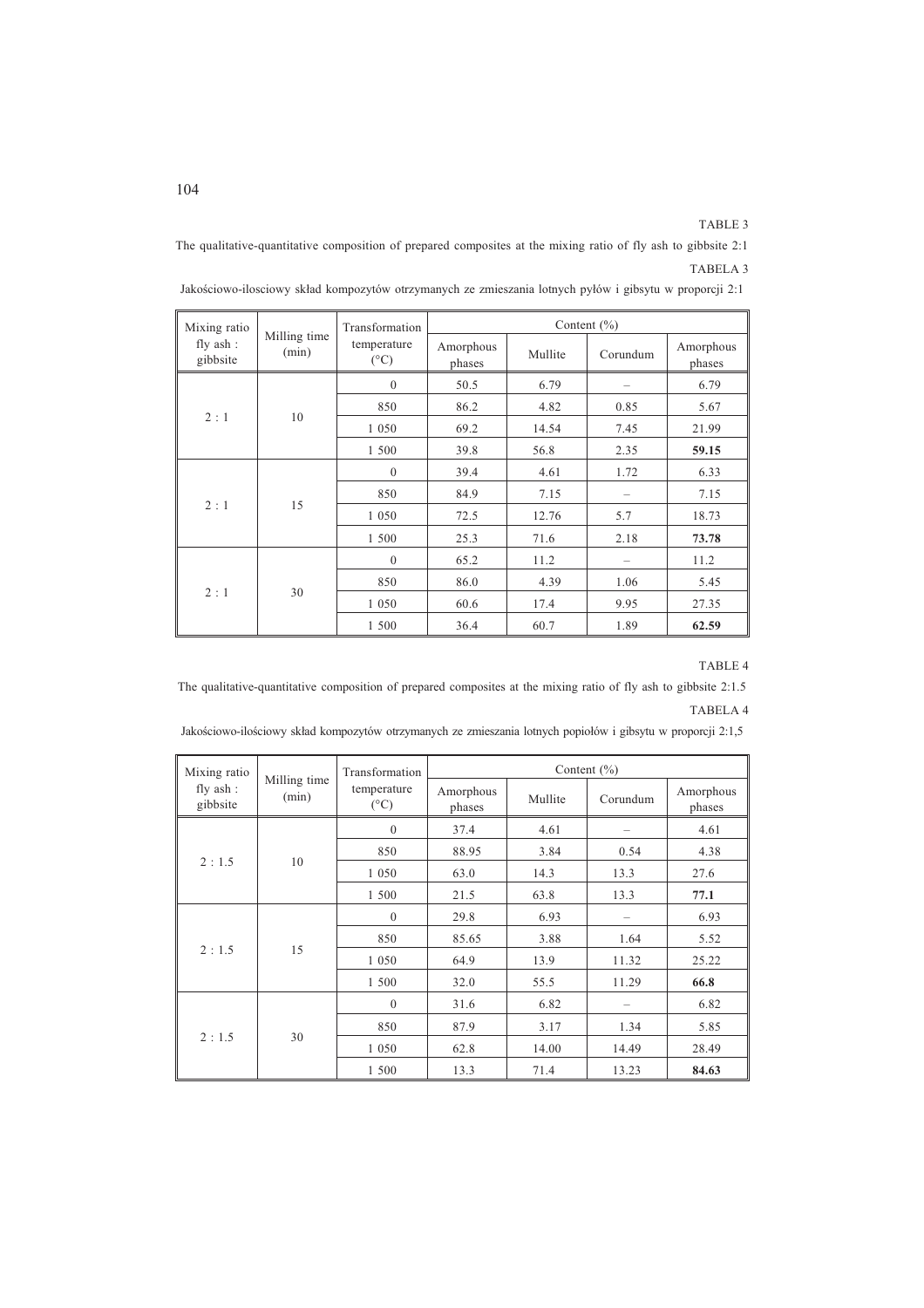TABLE 5

The qualitative-quantitative composition of prepared composites at the mixing ratio of fly ash to gibbsite 2:2 TABLELA 5

| Mixing ratio<br>fly ash:<br>gibbsite |                       | Transformation               | Content $(\% )$     |         |          |                     |  |  |
|--------------------------------------|-----------------------|------------------------------|---------------------|---------|----------|---------------------|--|--|
|                                      | Milling time<br>(min) | temperature<br>$(^{\circ}C)$ | Amorphous<br>phases | Mullite | Corundum | Amorphous<br>phases |  |  |
|                                      |                       | $\mathbf{0}$                 | 30.0                | 5.4     |          | 5.4                 |  |  |
|                                      | 10                    | 850                          | 86.58               | 3.96    | 1.44     | 5.4                 |  |  |
| 2:2                                  |                       | 1 0 5 0                      | 54.0                | 12.7    | 23.9     | 36.6                |  |  |
|                                      |                       | 1 500                        | 2.1                 | 59.0    | 38.9     | 97.9                |  |  |
|                                      | 15                    | $\mathbf{0}$                 | 27.6                | 7.28    |          | 7.28                |  |  |
|                                      |                       | 850                          | 89.5                | 3.3     | 1.53     | 4.83                |  |  |
| 2:2                                  |                       | 1 0 5 0                      | 63.4                | 10.38   | 17.96    | 28.34               |  |  |
|                                      |                       | 1 500                        | 17.7                | 52.5    | 27.9     | 80.4                |  |  |
| 2:2                                  | 30                    | $\mathbf{0}$                 | 29.8                | 5.41    |          | 5.41                |  |  |
|                                      |                       | 850                          | 89.4                | 2.47    | 0.3      | 2.8                 |  |  |
|                                      |                       | 1 0 5 0                      | 58.4                | 12.5    | 21.9     | 34.4                |  |  |
|                                      |                       | 1 500                        | 19.6                | 54.9    | 28.0     | 82.9                |  |  |

Jakościowo-ilosciowy skład kompozytów otrzymanych ze zmieszania lotnych popiołów i gibsytu w proporcji 2:2

— High aluminous chamotte with the volume of mullite, cristobalite, corundum, and with  $A<sub>12</sub>O<sub>3</sub>$  content in the range of 45–60%, 60–75%, and up to 75%. Refractoriness of this commercially used material is indicated by  $A1_2O_3$  content in the temperature range of 1840–1950°C (Gregerova 2004).

The quality of the newly prepared composite is strongly influenced not only by temperature, but also by the mixing ratio of both components and the coherent stoichiometric ratio of major elements such as Al and Si. The experiments did not confirm the positive influence of activation milling, which was different for each mixing ratio.

In terms of the mullite phase creation, the most suitable ratio was 2:1, the activation time 15 minutes, and the temperature 1500°C, resulting in a composite with a 71.6% content of mullite.

In terms of the corundum phase creation, the most suitable ratio was 2:2, the activation time 10 minutes, and the temperature 1500°C, resulting in a composite with a 38.9% content of corundum. The same conditions were optimal for the maximal mass yield of high refractory components of mullite and corundum.

The maximal thermal transformation was noted for fly ash and gibbsite at a ratio of 2:2. The newly prepared composite contained 59% mullite and 38.9% corundum, with a total content of refractory components of 97.9%.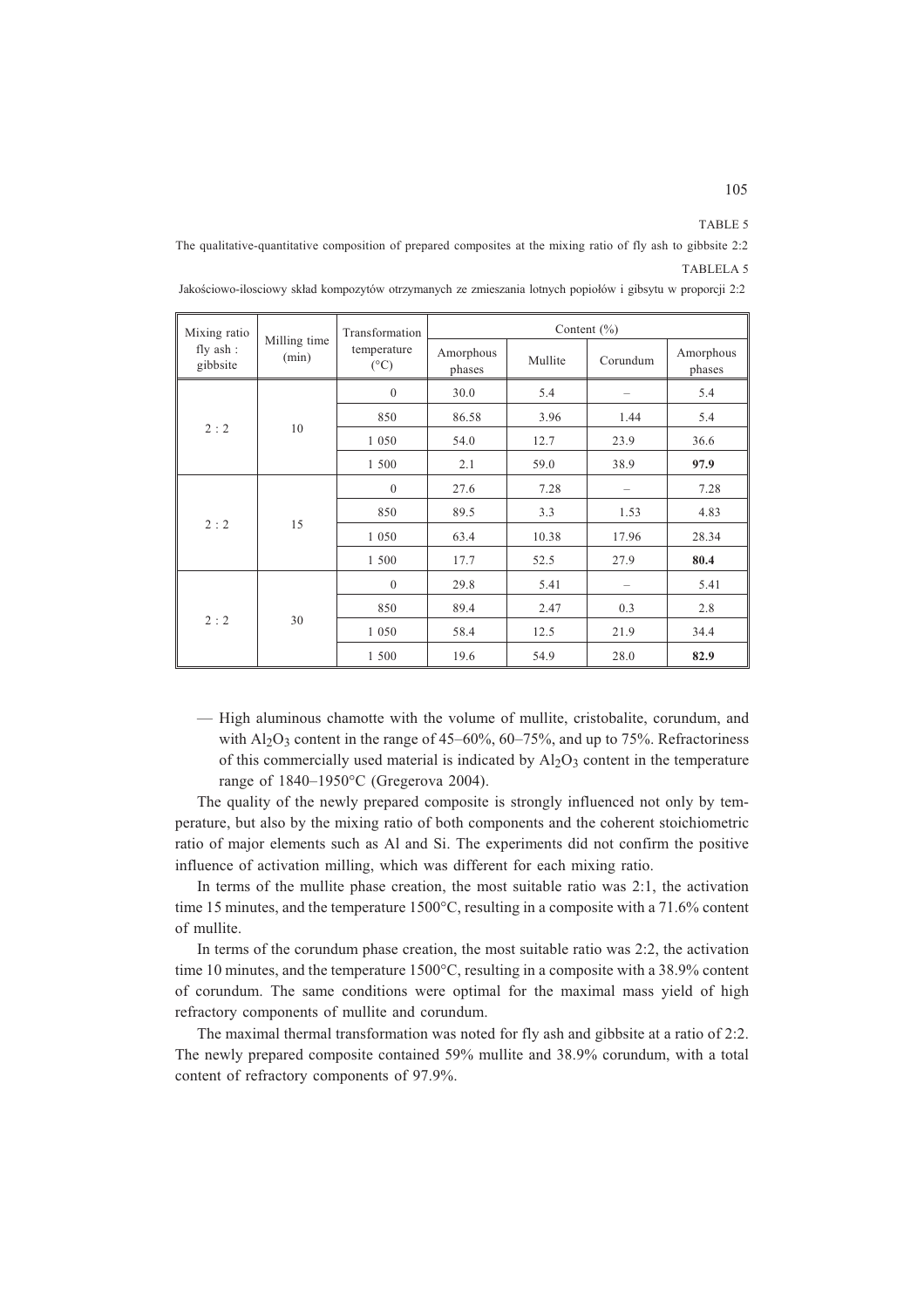#### **Conclusion**

The results presented here confirmed that black coal fly ash possesses the potential to be used as a component in refractory composite materials. The experiments conducted for this study suggested that black coal fly ash used as a composite admixture in the preparation of the technolite types can substitute the primary raw materials.

#### Acknowledgement

This research has been carried out within the SGA project No. 2-0086-10, SRDA projects No. SK-PL-0048-09 and No. SK-CZ-0146-09, mobility project No. MEB0810142, and the project "Institute of clean technologies for mining and utilization of raw materials for energy use", reg. no. CZ.1.05/2.1.00/03.0082, supported by the Research and Development for Innovations Operational Programme financed by Structural Funds of the European Union and by means of the state budget of the Czech Republic. We are also grateful for funding which was received through the Centre of Excellence for Integrative Research of the Earth's Geosphere (ITMS 26220120064) which is supported by the Operational Program "Research and Development" and financed through the European Regional Development Fund.

#### REFERENCES

Berry ey al. 1987 – Berry L.G., Mason B., Dietrich R.V., 1987 – Mineralogy. Moskva. Mir.

- Büchner et al. 1991 Büchner W., Schliebs R., Winter G., Büchel K.H., 1991 Průmyslová anorganická chemie. SNTL, Praha, p. 568.
- Dana et al. 2004 Dana K., Das S., Kumar 2004 Effect of substitution of fly ash for quartz in triaxial kaolin–quartz–feldspar system. Journal of the European Ceramic Society. Vol. 24, p. 3169–3175.

G r e g o r o w v a M., 2004 –Technolitologie. http://www.petrol.sci.muni.cz

Han kýř V., Kützendörfer J., 2008 – Technologie keramiky. Silikátový svaz. Praha.

Jung et al. 2001 – Jung J.S., Park H.C., Stevens R., 2001 – Mullite ceramics derived from coal fly ash. Journal of Materials Science Letters. p. 1089–1091.

K a r k l i t A.K., T i c h o n o v a L.A., 1974 – Ogneupory iz vysokoglinozemistovo syrja. Meralurgia. Moskva

- Kušnierová et al. 2010 Kušnierová M., Praščáková M., Matýsek D., Fečko P., 2010 Energetic wastes as an equivalent for primary nonmetallic materials. Proc of the 14th International Conference on Environment and Mineral Processing. Part II., Ostrava, p. 35–38.
- Kušnierová M., Szabová J., 1976 Správa o úprave suroviny z locality "Potok Kapka". Geologický prieskum š.p., príloha 2, manuscript.
- Piotrowski Z., Uliasz-Bocheńczyk A., 2008 Możliwości gospodarczego wykorzystania odpadów z kotłów fluidalnych. Gospodarka Surowcami Mineralnymi 2, 73-85.